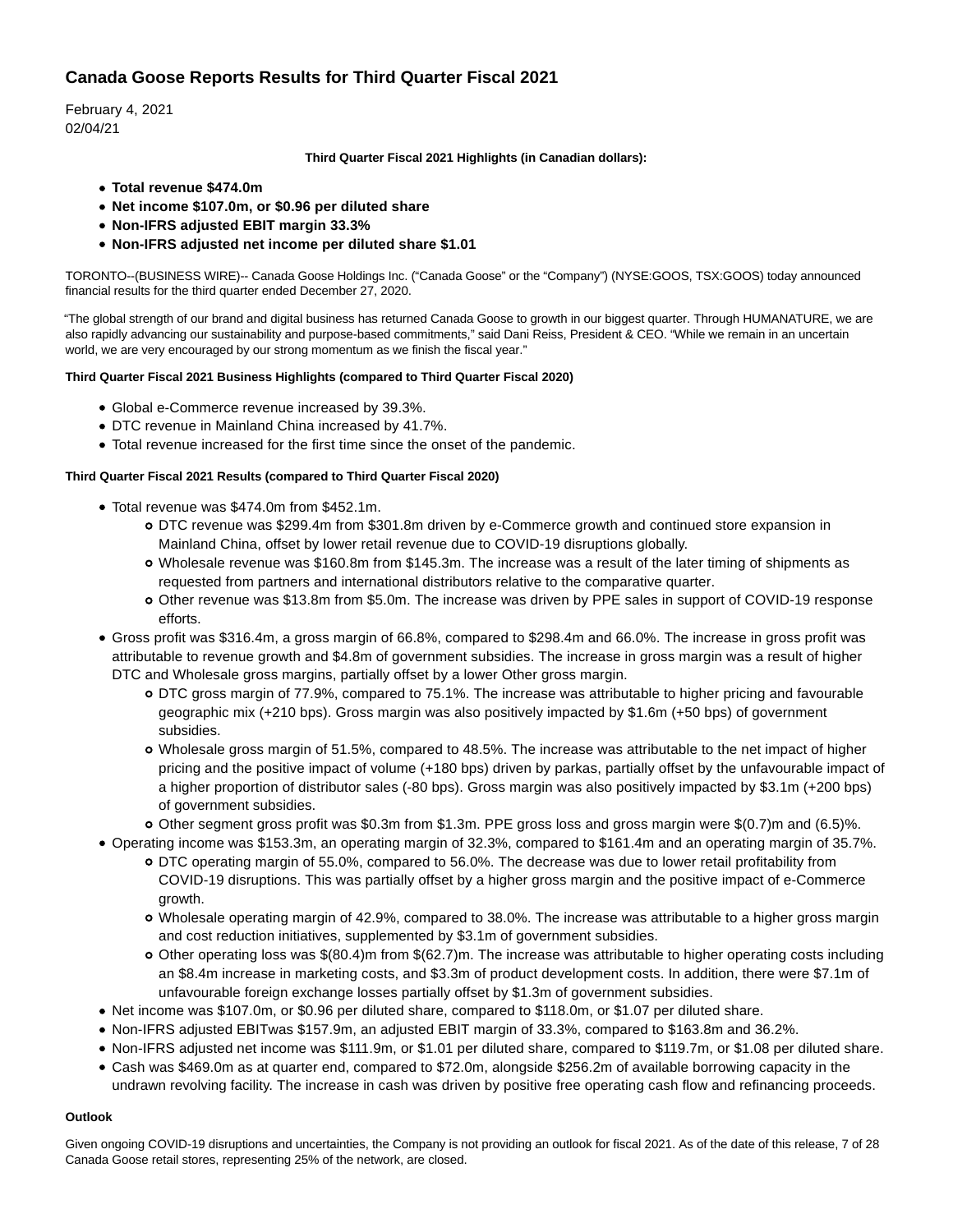#### **Conference Call Information**

Dani Reiss, President and Chief Executive Officer and Jonathan Sinclair, EVP and Chief Financial Officer, will host the conference call at 9:00 a.m. Eastern Time on February 4, 2021. Those interested in participating are invited to dial (866) 211-4197 or (647) 689-6828 if calling internationally and reference Conference ID 7108676 when prompted. A live audio webcast of the conference call will be available online at [http://investor.canadagoose.com.](https://cts.businesswire.com/ct/CT?id=smartlink&url=http%3A%2F%2Finvestor.canadagoose.com&esheet=52373783&newsitemid=20210204005449&lan=en-US&anchor=http%3A%2F%2Finvestor.canadagoose.com&index=1&md5=15cfa55a48bbb1ecc4ab38c6190c6a09)

#### **About Canada Goose**

Founded in 1957 in a small warehouse in Toronto, Canada, Canada Goose (NYSE:GOOS, TSX:GOOS) is a lifestyle brand and a leading manufacturer of performance luxury apparel. Every collection is informed by the rugged demands of the Arctic, ensuring a legacy of functionality is embedded in every product from parkas and rainwear to apparel and accessories. Canada Goose is inspired by relentless innovation and uncompromised craftsmanship, recognized as a leader for its Made in Canada commitment. In 2020, Canada Goose announced HUMANATURE, its purpose platform that unites its sustainability and values-based initiatives, reinforcing its commitment to keep the planet cold and the people on it warm. Canada Goose also owns Baffin, a Canadian designer and manufacturer of performance outdoor and industrial footwear. Visit [www.canadagoose.com f](https://cts.businesswire.com/ct/CT?id=smartlink&url=http%3A%2F%2Fwww.canadagoose.com&esheet=52373783&newsitemid=20210204005449&lan=en-US&anchor=www.canadagoose.com&index=2&md5=9b6b7258c14d6a0d9f577b543e369a69)or more information.

## **Condensed Consolidated Interim Statements of Income and Comprehensive Income**

# **(unaudited)**

(in millions of Canadian dollars, except share and per share amounts)

|                                                  | Third quarter ended |             |    | Three quarters ended |                                                             |    |             |
|--------------------------------------------------|---------------------|-------------|----|----------------------|-------------------------------------------------------------|----|-------------|
|                                                  |                     | 2020        |    | 2019                 | December 27, December 29, December 27, December 29,<br>2020 |    | 2019        |
|                                                  |                     | \$          |    | \$                   | \$                                                          |    | S           |
| Revenue                                          |                     | 474.0       |    | 452.1                | 694.9                                                       |    | 817.2       |
| Cost of sales                                    |                     | 157.6       |    | 153.7                | 279.5                                                       |    | 317.5       |
| <b>Gross profit</b>                              |                     | 316.4       |    | 298.4                | 415.4                                                       |    | 499.7       |
| Gross margin                                     |                     | 66.8%       |    | 66.0%                | 59.8%                                                       |    | 61.1%       |
| Selling, general and administrative expenses     |                     | 144.7       |    | 123.6                | 255.7                                                       |    | 254.6       |
| SG&A expenses as % of revenue                    |                     | 30.5%       |    | 27.3%                | 36.8%                                                       |    | 31.2%       |
| Depreciation and amortization                    |                     | 18.4        |    | 13.4                 | 50.6                                                        |    | 35.8        |
| <b>Operating income</b>                          |                     | 153.3       |    | 161.4                | 109.1                                                       |    | 209.3       |
| Operating margin                                 |                     | 32.3%       |    | 35.7%                | 15.7%                                                       |    | 25.6%       |
| Net interest, finance and other costs            |                     | 10.0        |    | 5.8                  | 22.7                                                        |    | 23.9        |
| Income before income taxes                       |                     | 143.3       |    | 155.6                | 86.4                                                        |    | 185.4       |
| Income tax expense                               |                     | 36.3        |    | 37.6                 | 19.1                                                        |    | 36.2        |
| Effective tax rate                               |                     | 25.3%       |    | 24.2%                | 22.1%                                                       |    | 19.5%       |
| <b>Net income</b>                                |                     | 107.0       |    | 118.0                | 67.3                                                        |    | 149.2       |
| Other comprehensive (loss) income                |                     | (1.5)       |    | (3.3)                | 2.6                                                         |    | (2.0)       |
| <b>Comprehensive income</b>                      |                     | 105.5       |    | 114.7                | 69.9                                                        |    | 147.2       |
| Earnings per share                               |                     |             |    |                      |                                                             |    |             |
| <b>Basic</b>                                     | \$                  | 0.97        | \$ | 1.08                 | \$<br>0.61                                                  | \$ | 1.36        |
| <b>Diluted</b>                                   | \$                  | 0.96        | \$ | 1.07                 | \$<br>0.61                                                  | \$ | 1.34        |
| Weighted average number of shares<br>outstanding |                     |             |    |                      |                                                             |    |             |
| Basic                                            |                     | 110,201,805 |    | 109,646,184          | 110,136,707                                                 |    | 109,714,958 |
| <b>Diluted</b>                                   |                     | 111,239,180 |    | 110,581,202          | 110,928,199                                                 |    | 111,092,787 |
| Other data:(1)                                   |                     |             |    |                      |                                                             |    |             |
| <b>EBIT</b>                                      |                     | 153.3       |    | 161.4                | 109.1                                                       |    | 209.3       |
| <b>Adjusted EBIT</b>                             |                     | 157.9       |    | 163.8                | 127.1                                                       |    | 217.1       |
| Adjusted EBIT margin                             |                     | 33.3 %      |    | 36.2 %               | 18.3%                                                       |    | 26.6%       |
| Adjusted net income                              |                     | 111.9       |    | 119.7                | 85.0                                                        |    | 160.6       |
| Adjusted net income per basic share              | \$                  | 1.02        | \$ | 1.09                 | \$<br>0.77                                                  | \$ | 1.46        |
| Adjusted net income per diluted share            | \$                  | 1.01        | \$ | 1.08                 | \$<br>0.77                                                  | \$ | 1.45        |

(1) See "Non-IFRS Financial Measures".

# **Condensed Consolidated Interim Statements of Financial Position (unaudited)**

(in millions of Canadian dollars)

|      | December 27, December 29, March 29, |      |  |  |  |
|------|-------------------------------------|------|--|--|--|
| 2020 | 2019                                | 2020 |  |  |  |
|      |                                     |      |  |  |  |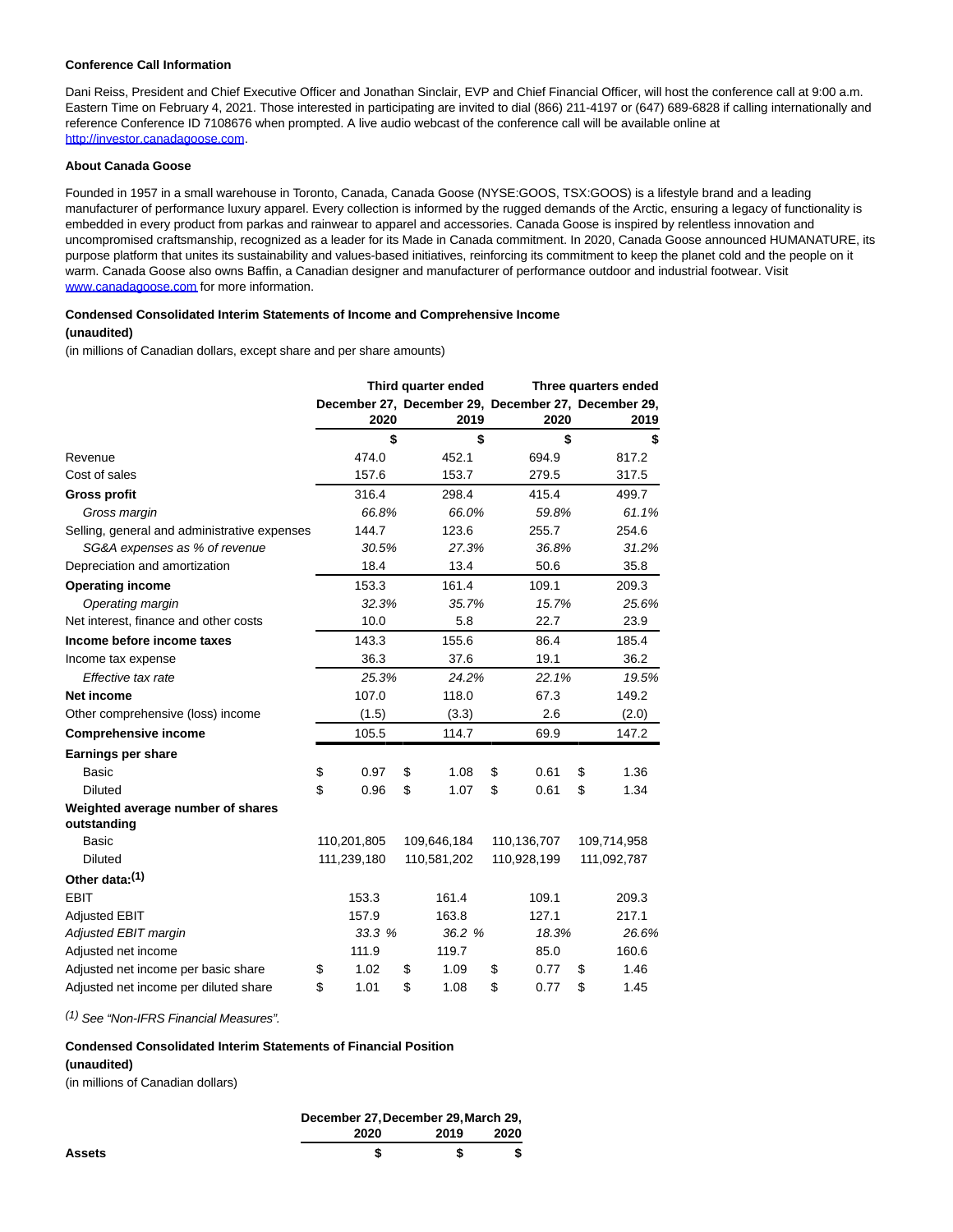| <b>Current assets</b>                            |         |         |         |
|--------------------------------------------------|---------|---------|---------|
| Cash                                             | 469.0   | 72.0    | 31.7    |
| Trade receivables                                | 118.2   | 118.2   | 32.3    |
| Inventories                                      | 339.0   | 348.1   | 412.3   |
| Income taxes receivable                          | 5.4     |         | 12.0    |
| Other current assets                             | 25.0    | 39.1    | 43.5    |
| <b>Total current assets</b>                      | 956.6   | 577.4   | 531.8   |
| Deferred income taxes                            | 47.8    | 26.4    | 40.8    |
| Property, plant and equipment                    | 122.5   | 113.7   | 115.1   |
| Intangible assets                                | 156.1   | 159.9   | 161.7   |
| Right-of-use assets                              | 240.4   | 205.0   | 211.8   |
| Goodwill                                         | 53.1    | 53.1    | 53.1    |
| Other long-term assets                           | 0.1     | 1.4     | 6.0     |
| <b>Total assets</b>                              | 1,576.6 | 1,136.9 | 1,120.3 |
| <b>Liabilities</b><br><b>Current liabilities</b> |         |         |         |
| Accounts payable and accrued liabilities         | 207.7   | 174.9   | 144.4   |
| Provisions                                       | 45.0    | 27.2    | 15.6    |
| Income taxes payable                             | 21.0    | 18.5    | 13.0    |
| Short-term borrowings                            | 7.0     |         |         |
| Lease liabilities                                | 44.3    | 33.8    | 35.9    |
| <b>Total current liabilities</b>                 | 325.0   | 254.4   | 208.9   |
| Provisions                                       | 19.5    | 15.4    | 21.4    |
| Deferred income taxes                            | 22.1    | 19.1    | 15.1    |
| Revolving facility                               |         |         |         |
| Term loan                                        | 376.1   | 147.6   | 158.1   |
| Lease liabilities                                | 216.6   | 185.9   | 192.0   |
| Other long-term liabilities                      | 16.4    | 4.8     | 4.6     |
| <b>Total liabilities</b>                         | 975.7   | 627.2   | 600.1   |
| Shareholders' equity                             | 600.9   | 509.7   | 520.2   |
| Total liabilities and shareholders' equity       | 1,576.6 | 1,136.9 | 1,120.3 |

### **Non-IFRS Financial Measures**

This press release includes references to certain non-IFRS financial measures such as adjusted EBIT, adjusted EBIT margin, adjusted net income and adjusted net income per diluted share. These financial measures are employed by the Company to measure its operating and economic performance and to assist in business decision-making, as well as providing key performance information to senior management. The Company believes that, in addition to conventional measures prepared in accordance with IFRS, certain investors and analysts use this information to evaluate the Company's operating and financial performance. These financial measures are not defined under IFRS nor do they replace or supersede any standardized measure under IFRS. Other companies in our industry may calculate these measures differently than we do, limiting their usefulness as comparative measures. Definitions and reconciliations of non-IFRS measures to the nearest IFRS measure can be found in our MD&A. Such reconciliations can also be found in this press release under "Reconciliation of Non-IFRS Measures".

#### **Reconciliation of Non-IFRS Measures**

The tables below reconcile net income to EBIT, adjusted EBIT, and adjusted net income for the periods indicated. Adjusted EBIT margin is equal to adjusted EBIT for the period presented as a percentage of revenue for the same period.

|                                                                                  |       | Third quarter ended | Three quarters ended |                                                             |  |
|----------------------------------------------------------------------------------|-------|---------------------|----------------------|-------------------------------------------------------------|--|
| <b>CAD \$ millions</b>                                                           | 2020  | 2019                | 2020                 | December 27. December 29. December 27. December 29.<br>2019 |  |
| Net income                                                                       | 107.0 | 118.0               | 67.3                 | 149.2                                                       |  |
| Add (deduct) the impact of:                                                      |       |                     |                      |                                                             |  |
| Income tax expense                                                               | 36.3  | 37.6                | 19.1                 | 36.2                                                        |  |
| Net interest, finance and other costs                                            | 10.0  | 5.8                 | 22.7                 | 23.9                                                        |  |
| <b>EBIT</b>                                                                      | 153.3 | 161.4               | 109.1                | 209.3                                                       |  |
| Costs of the Baffin acquisition (a)                                              | 0.1   | 0.5                 | 1.0                  | 1.9                                                         |  |
| Unrealized foreign exchange gain on Term Loan Facility (b)                       | 2.4   | (0.3)               | 1.4                  | (2.7)                                                       |  |
| Transition of logistics agencies (c)                                             |       |                     | $2.2^{\circ}$        |                                                             |  |
| Net temporary store closure costs (d)                                            | 1.0   |                     | 6.8                  |                                                             |  |
| Net excess overhead costs from temporary closure of manufacturing facilities (d) |       |                     | 4.3                  |                                                             |  |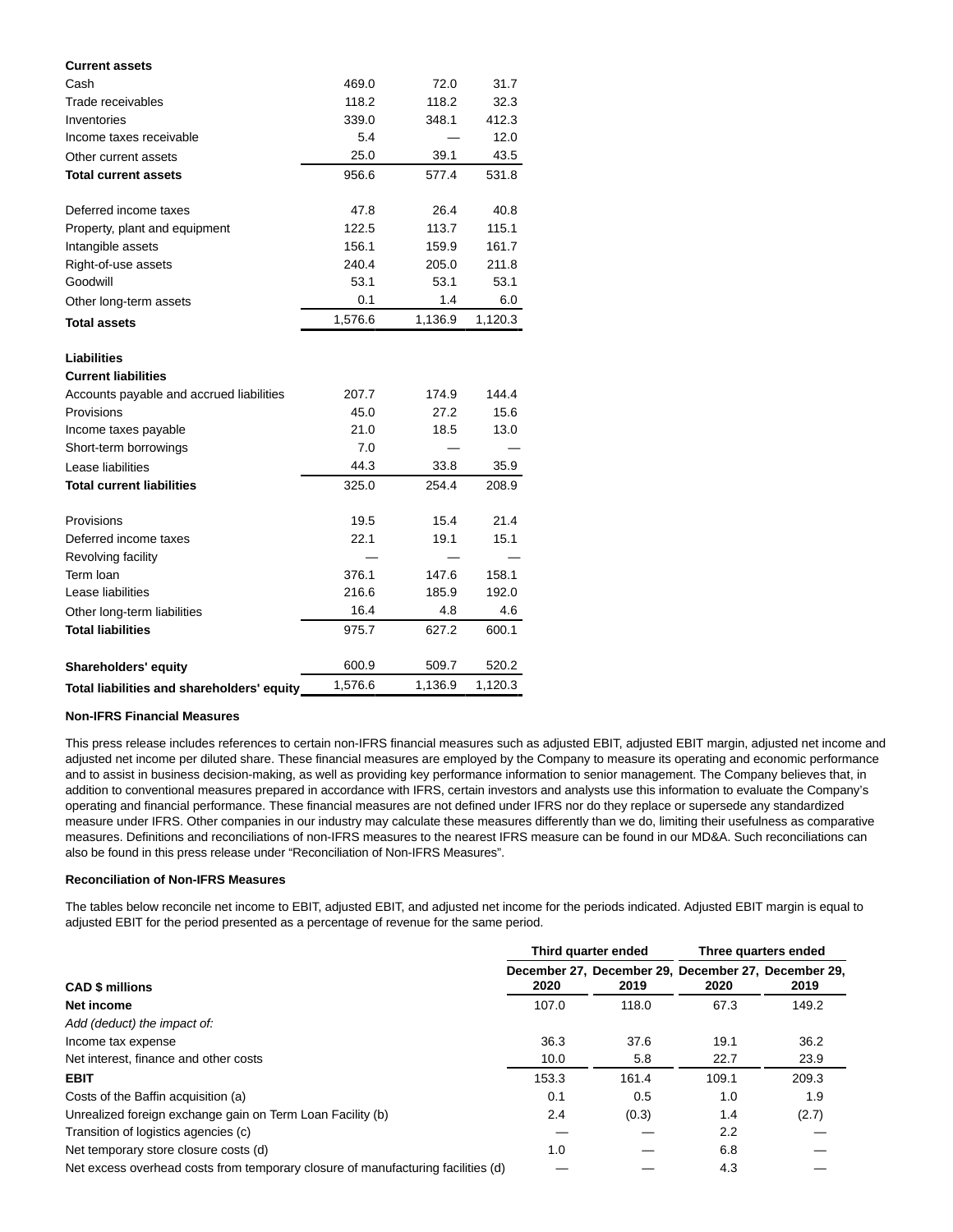| Pre-store opening costs (e)    | 1.1   | 1.8   | 4.8   | 7.7   |
|--------------------------------|-------|-------|-------|-------|
| Non-cash provision release (f) |       |       | (3.0) |       |
| Other                          |       | 0.4   | 0.5   | 0.9   |
| Total adjustments              | 4.6   | 2.4   | 18.0  | 7.8   |
| <b>Adjusted EBIT</b>           | 157.9 | 163.8 | 127.1 | 217.1 |
| Adiusted EBIT margin           | 33.3% | 36.2% | 18.3% | 26.6% |

|                                                                                  |       | Third quarter ended | Three quarters ended |                                                             |  |
|----------------------------------------------------------------------------------|-------|---------------------|----------------------|-------------------------------------------------------------|--|
| <b>CAD \$ millions</b>                                                           | 2020  | 2019                | 2020                 | December 27, December 29, December 27, December 29,<br>2019 |  |
| Net income                                                                       | 107.0 | 118.0               | 67.3                 | 149.2                                                       |  |
| Add (deduct) the impact of:                                                      |       |                     |                      |                                                             |  |
| Costs of the Baffin acquisition (a)                                              | 0.1   | 0.5                 | 1.0                  | 1.9                                                         |  |
| Unrealized foreign exchange gain on Term Loan Facility (b)                       | 2.4   | (0.3)               | 1.4                  | (2.7)                                                       |  |
| Transition of logistics agencies (c)                                             |       |                     | 2.2                  |                                                             |  |
| Net temporary store closure costs (d) (g)                                        | 1.0   |                     | 8.1                  |                                                             |  |
| Net excess overhead costs from temporary closure of manufacturing facilities (d) |       |                     | 4.3                  |                                                             |  |
| Pre-store opening costs (h)                                                      | 1.2   | 1.9                 | 5.4                  | 8.7                                                         |  |
| Non-cash provision release (f)                                                   |       |                     | (3.0)                |                                                             |  |
| Acceleration of unamortized costs on Term Loan Refinancing (i)                   | 1.1   |                     | 1.1                  | 7.0                                                         |  |
| Restructuring expense (d)                                                        |       |                     | 1.7                  |                                                             |  |
| Other                                                                            | 0.2   | 0.4                 | 0.7                  | 0.9                                                         |  |
| <b>Total adjustments</b>                                                         | 6.0   | 2.5                 | 22.9                 | 15.8                                                        |  |
| Tax effect of adjustments                                                        | (1.1) | (0.8)               | (5.2)                | (4.4)                                                       |  |
| <b>Adjusted net income</b>                                                       | 111.9 | 119.7               | 85.0                 | 160.6                                                       |  |

(a) net realizable value less costs to sell. Costs in connection with the Baffin acquisition and the impact of gross margin that would otherwise have been recognized on inventory recorded at

- (b)Unrealized gains and losses on the translation of the Term Loan Facility from USD to CAD, net of the effect of derivative transactions entered into to hedge a portion of the exposure to foreign currency exchange risk.
- (c) Costs incurred for the transition of logistics, warehousing, and freight forwarding agencies to enhance our global distribution structure.
- (d)Total government subsidies globally of \$6.4m and \$27.1m were recognized in the third and three quarters ended December 27, 2020, respectively. These subsidies were recorded as a reduction to the associated wage costs which the Company incurred; as a result government subsidies were recorded as a reduction to excess overhead costs from temporary closure of manufacturing facilities (\$nil and \$1.3m), temporary store closure costs (less than \$0.1m and \$1.4m), and restructuring expense (\$nil and \$0.4m), for the third and three quarters ended December 27, 2020, respectively. The benefit of \$6.4m and \$26.7m of government subsidies therefore remained in adjusted EBIT as a reduction to the associated wage costs for the third and three quarters ended December 27, 2020, respectively.
- (e)Costs incurred during pre-opening periods for new retail stores, including depreciation on right-of-use assets.
- (f) Release of a non-cash sales contract provision as a result of the expiration of the statute of limitations in the respective jurisdiction in the third and three quarters ended December 27, 2020.
- (g)Includes \$0.1m and \$1.4m of interest expense on lease liabilities for temporary store closures in the third and three quarters ended December 27, 2020, respectively.
- (h)Pre-store opening costs incurred in (e) above plus \$0.1m and \$0.6m of interest expense on lease liabilities for new retail stores during pre-opening periods in the third and three quarters ended December 27, 2020 (third and three quarters ended December 29, 2019 - \$0.4m and \$0.9m, respectively).
- (i) The non-cash unamortized costs accelerated in connection with the amendments to the Term Loan Facility on October 7, 2020 and May 10, 2019.

#### **Cautionary Note Regarding Forward-Looking Statements**

This press release contains forward-looking statements, including statements relating to the execution of our proposed strategy, our operating performance and prospects, and the general impact of the COVID-19 pandemic on the business. These forward-looking statements generally can be identified by the use of words such as "anticipate," "believe," "could," "continue," "expect," "estimate," "forecast," "may," "potential," "project," "plan," "would," "will," and other words of similar meaning. Each forward-looking statement contained in this press release is subject to risks and uncertainties that could cause actual results to differ materially from those expressed or implied by such statement. Our business is subject to substantial risks and uncertainties. Applicable risks and uncertainties include, among others, the impact of the ongoing COVID-19 pandemic, and are discussed under the headings "Cautionary Note regarding Forward-Looking Statements" and "Factors Affecting our Performance" in our MD&A as well as in our "Risk Factors" in our Annual Report on Form 20-F for the year ended March 29, 2020. You are also encouraged to read our filings with the SEC, available at [www.sec.gov,](https://cts.businesswire.com/ct/CT?id=smartlink&url=http%3A%2F%2Fwww.sec.gov&esheet=52373783&newsitemid=20210204005449&lan=en-US&anchor=www.sec.gov&index=3&md5=29f5defffe5e0626365d8a5cc5ff192f) and our filings with Canadian securities regulatory authorities available at [www.sedar.com f](https://cts.businesswire.com/ct/CT?id=smartlink&url=http%3A%2F%2Fwww.sedar.com&esheet=52373783&newsitemid=20210204005449&lan=en-US&anchor=www.sedar.com&index=4&md5=895eff38f06f8e83841c49fe9031280a)or a discussion of these and other risks and uncertainties. Investors, potential investors, and others should give careful consideration to these risks and uncertainties. We caution investors not to rely on the forward-looking statements contained in this press release when making an investment decision in our securities. The forward-looking statements in this press release speak only as of the date of this release, and we undertake no obligation to update or revise any of these statements.